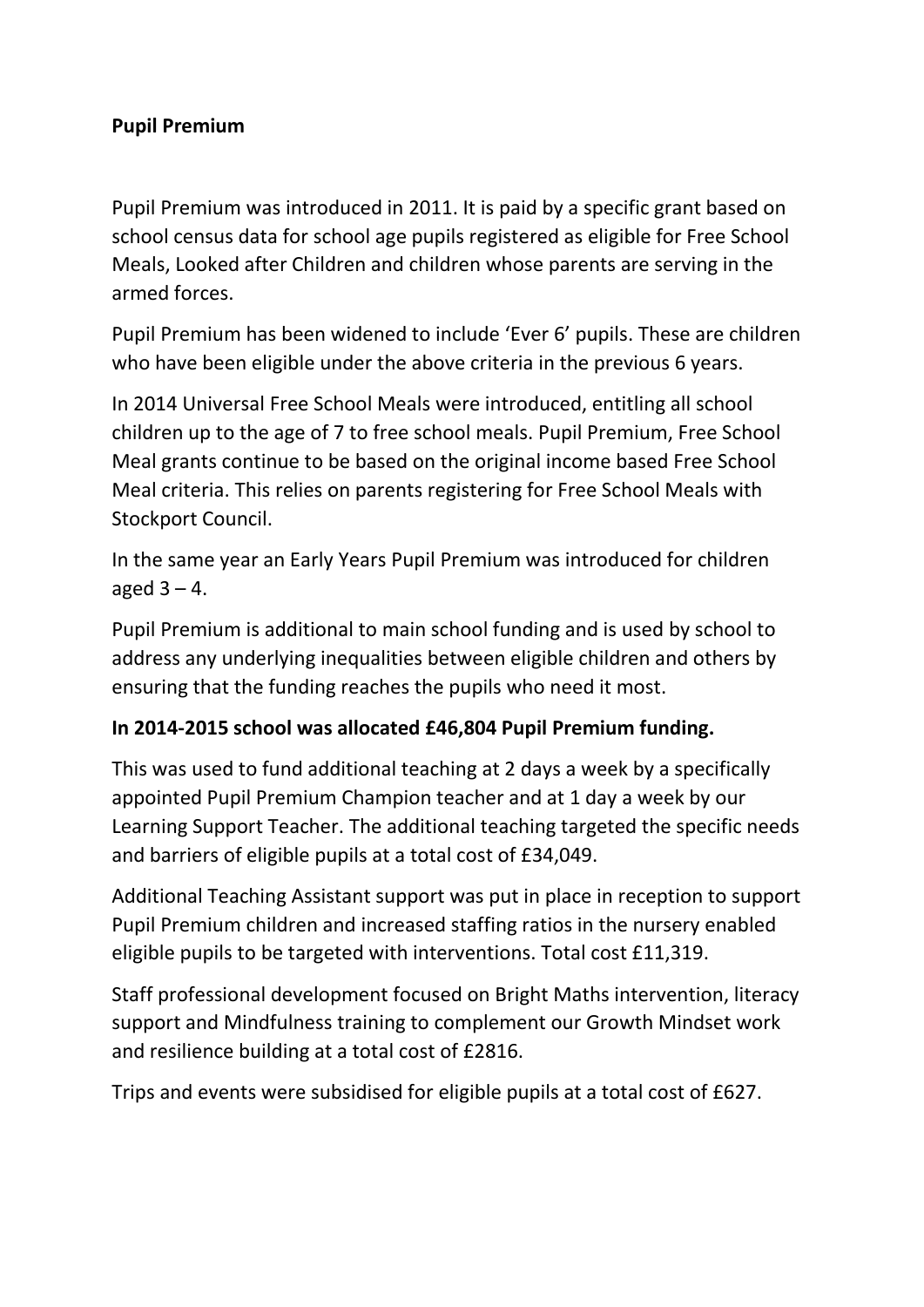# **Outcomes for pupils July 2016**

|                                   | <b>Reading</b> | <b>Writing</b> | <b>Maths</b> | <b>Science</b> |
|-----------------------------------|----------------|----------------|--------------|----------------|
| <b>School all Children</b>        | 83%            | 72%            | 81%          | 86%            |
| <b>School Pupil Premium</b>       | 76%            | 71%            | 82%          | 88%            |
| <b>National Pupil Premium</b>     | 62%            | 53%            | 60%          | 71%            |
| <b>School Free School Meals</b>   | 82%            | 82%            | 91%          | 100%           |
| <b>National Free School Meals</b> | 62%            | 53%            | 60%          | 71%            |

# **Children Meeting the Expected Standard at the end of Key Stage 1**

58% of our Free School Meal eligible children and 53% of Pupil Premium children achieved a Good Level of Development at the end of the Early Years Foundation Stage.

81% of our Year 1 Free School Meal eligible children and 79% of Pupil Premium children achieved the Phonics Screen in Year 1.

During the course of Years 1 and 2, 100% of our Free School Meal eligible children and 95% of our Pupil Premium children achieved the Phonics Screen.

Evaluation of our strategy shows that from their starting points all children made good progress in terms of core subjects, ability to access the curriculum and approaches to learning, including confidence and resilience.

# **In 2016-2017 school has been allocated a Pupil Premium Grant of £69,303**

Objectives for pupils in planning Pupil Premium spending include:

- The provision of additional educational support to improve progress and raise standards of achievement
- To continue to narrow the gap between the achievement of Pupil Premium children and their peers
- To address underlying inequalities between Pupil Premium children and their peers
- To raise the confidence, esteem, aspirations and opportunities of Pupil Premium children